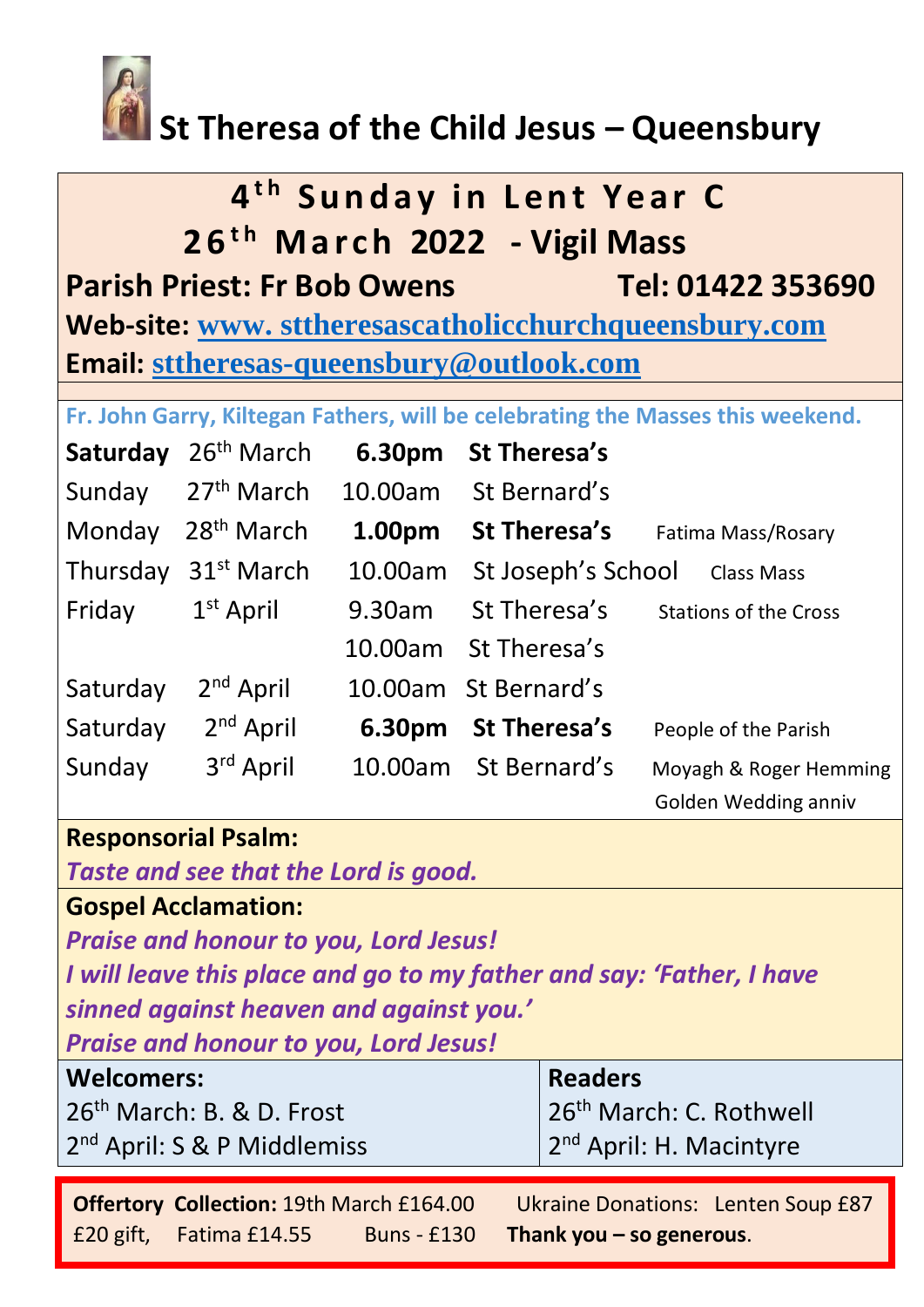

**The Pope's Prayer Intention for March – for a Christian response to bioethical challenges.** We pray for Christians facing new bioethical challenges; may they continue to defend the dignity of all human life with prayer and action.

**Please keep in mind all those who are in need in our prayers for whatever reason especially - St Theresa's** - Inge Parkinson, the Hales family, Anne-Marie, Noah Brown and family, Sophie Middlemiss, Frank & Betty Mackrill, Cath & David Hodgson, Madelaine Hickinson, Irene Whitfield and many special intentions. **St Bernard's** – Barbara McDonald, Jean Barraclough, Francis Marshall and Dave Sutcliffe.

**Those who have died recently**:

**Those whose anniversaries occur about this time**:

## **ST. THERESA'S PARISH EVENTS**

#### **HALL ACTIVITIES: wb 28 th March There will be tea/ coffee in the Church Hall after evening Mass.**   $\overline{\phantom{a}}$ **SINGING**: Monday- $2.30 - 3.30$ pm **FATIMA MASS** – Monday 1pm followed by tea & biscuits. **Craft Group** - Tuesday at 1.30pm 29<sup>th</sup> March and 5<sup>th</sup> April will be Easter rabbits or cats. Contact Cath Cooper for further information 01274 882988 Ī **St Theresa's Playgroup** – meets in the hall every Tuesday and Thursday in term time from 9.15am to 11.15am. Children aged 0 to preschool. £2 per child. **Church Cleaning: 1 st April -** Maureen Gill & Dot Hamer **AKA dance**  Saturday morning in the Hall. ī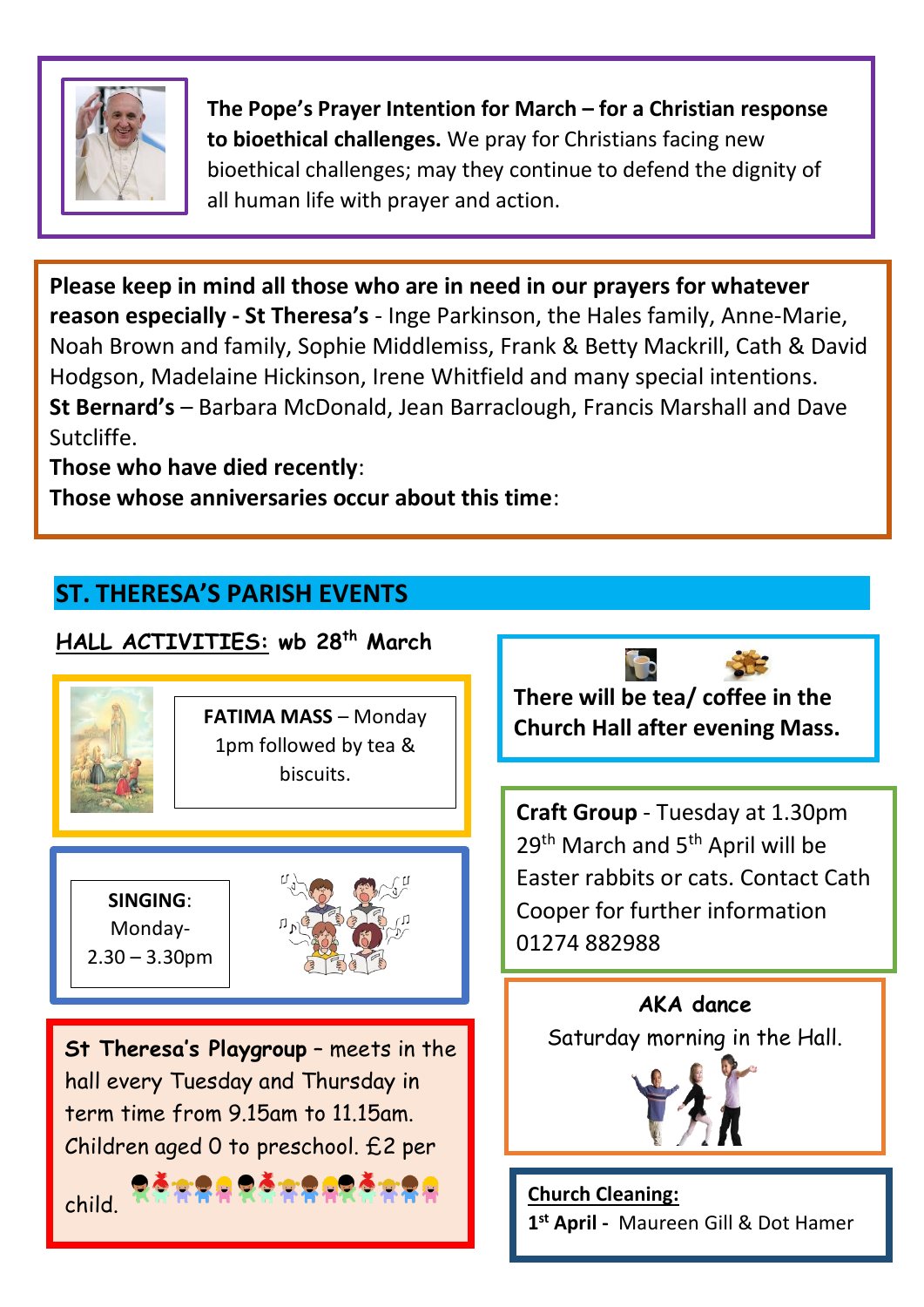**There will be a raffle for an Easter hamper in the porch today. Tickets £1 each.** 



**All proceeds for Cafod/ Ukraine**

The Three Pillars of Lent, given to us by Jesus in the Sermon on the Mount in St Matthew's Gospel, read on Ash Wednesday are:

**PRAYER FASTING ALMS GIVING** These are the key to Lent being a productive preparation for Easter.

**We can help the Ukranian crisis by: Donating through CAFOD and the Disasters Emergency Committee (DEC) Appeal. To donate, please go to: <https://cafod.org.uk/Give/Donate-to-Emergencies/Ukraine-Humanitarian-Appeal> Donating through Caritas Internationalis online to Caritas Internationalis, to speed up the process and ensure funds are being given to legitimate organisations through the Caritas federation.** 

**Our Lenten Soup lunches** – All the money given at the Lenten soup lunches is in aid of CAFOD. If you can't get to the lunches **you can contribute by putting a donation in an envelope marked Cafod/Ukraine** and leaving it with your weekly offering. The total will be forwarded to CAFOD at Easter. You can also come and enjoy soup and a roll which will be served from midday on Saturdays during Lent. The next Lenten soup will be 9<sup>th</sup> April. *Our contributions are needed this year more than any other. Please be generous.* 

**~~~~~~~~~~~~~~~~~~~~~~~~~~~~~~~~~~~~~~~~~~~~~~~~~~~~~~~~~~~~~~~~~~~~~~~~~** 

#### **OUR LADY OF THE ROSARY**

According to Dominican tradition, in 1206, Dominic de Guzman was in Prouille, France, attempting to convert the Albigensians back to the Catholic faith. The young priest had little success until one day he received a vision of the Blessed Virgin, who gave him the rosary as a tool against heretics. While



Mary's giving the rosary to Dominic is generally acknowledged as a legend, the development of this prayer form owes much to the followers of Saint Dominic, including the 15<sup>th</sup> century priest and teacher, Alanus de Rupe. When Our Lady appeared to the children at Fatima she asked the children to pray the Rosary every day, to bring peace to the world and an end to war.

MONDAY & SATURDAYS – The Joyful Mysteries TUESDAYS & FRIDAYS – the Sorrowful Mysteries WEDNESDAYS & SUNDAYS – The Glorious Mysteries THURSDAYS – The Mysteries of Light